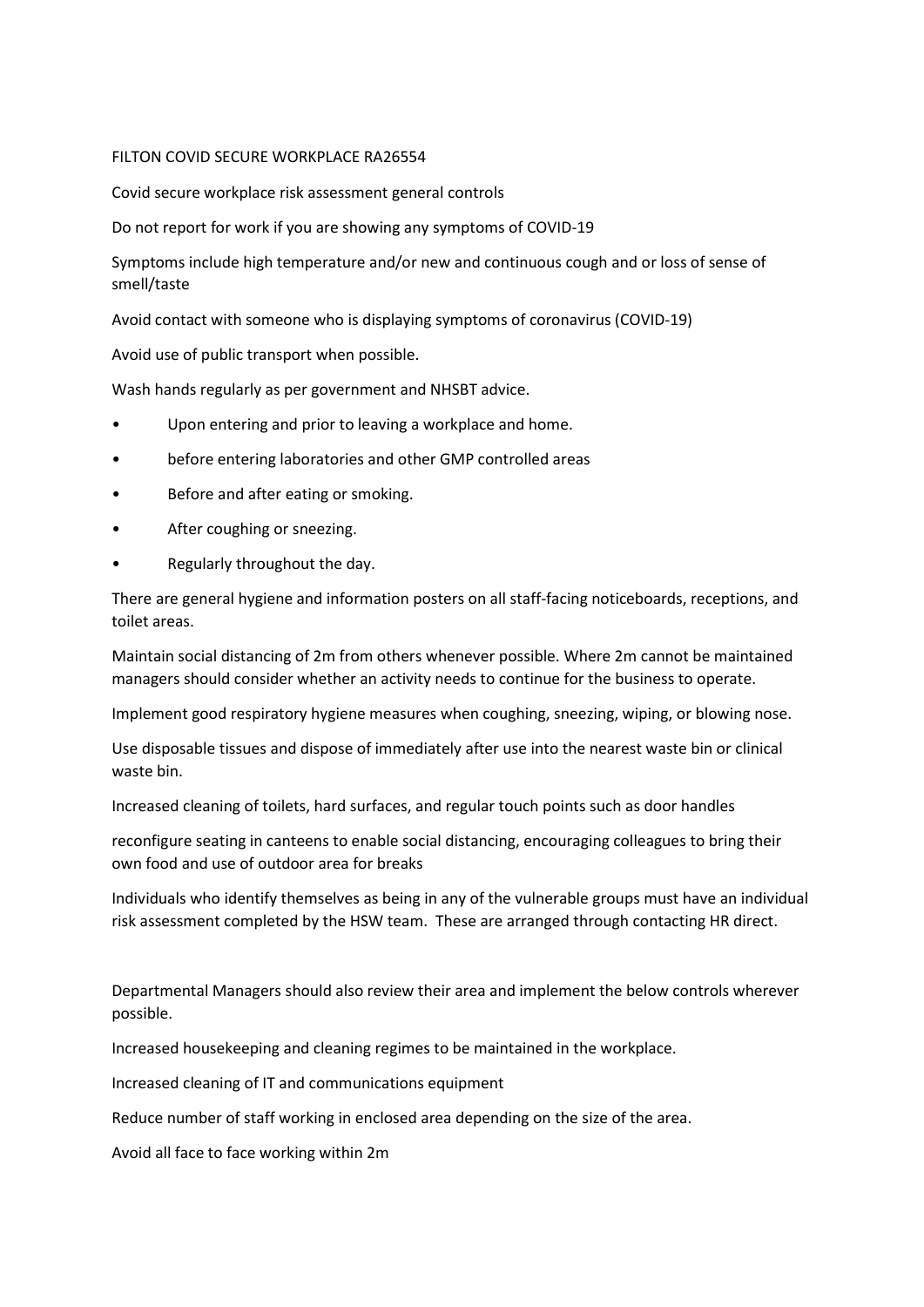using floor tape to mark areas to help people keep to a 2m distance

Set up workstations to work back to back or side by side

Avoid sharing workstations and equipment wherever possible

Increased cleaning of shared equipment.

Provide alternative work areas that allow the individual to work either in isolation or maintain 2m social distancing.

Rearranging work areas to allow more space between individual processes and workstations.

If possible, move or rearrange equipment to create larger walkways to help with social distancing.

Arrange for all deliveries into and out of the department to be received and dispatched within a prearranged area with rules in place to maintain social distancing.

Any large deliveries are to be put into the vestibule/ collection area by department staff before the receiver is allowed into the area to collect it.

Where possible consider one-way systems around the department.

Adjust work patterns to facilitate potential for shifts through 24 hours enabling production to continue nonstop.

Staggered breaks and finish times.

Implement Staff rotation and arrange for staff to work in cohorts where possible.

Display a variety of signs to remind staff about social distancing and good hand washing techniques and reassure them of maintaining a COVID19 secure workplace.

Reduced number of meetings but if held reduce numbers attending to maintain social distancing

Daily communications to emphasise social distancing

Provide additional supervision to ensure these measures are always implemented

If after the review there are situations or circumstances identified within the department where work activity requires colleagues to work face to face, in enclosed spaces, for periods of fifteen minutes or more at distances of less than 2m, then please report these to HR direct for local HSW advisor to attend the department and assess the current controls.

If after HSW review it is deemed necessary, where sufficient stocks and equipment are available, HSW will advise on additional appropriate controls that may require adjustment of work area, work practices or in some instances provision of face coverings and or screens.

Individuals may wear appropriate face covering if they wish to do so to meet their concerns at this time. NHSBT will provide these under the conditions outlined above.

#### July 2021 update to the above controls

### Filton

### Communal Areas (Restaurant / Meetings Rooms / Toilets & Circulation)

• Screens fitted in main reception area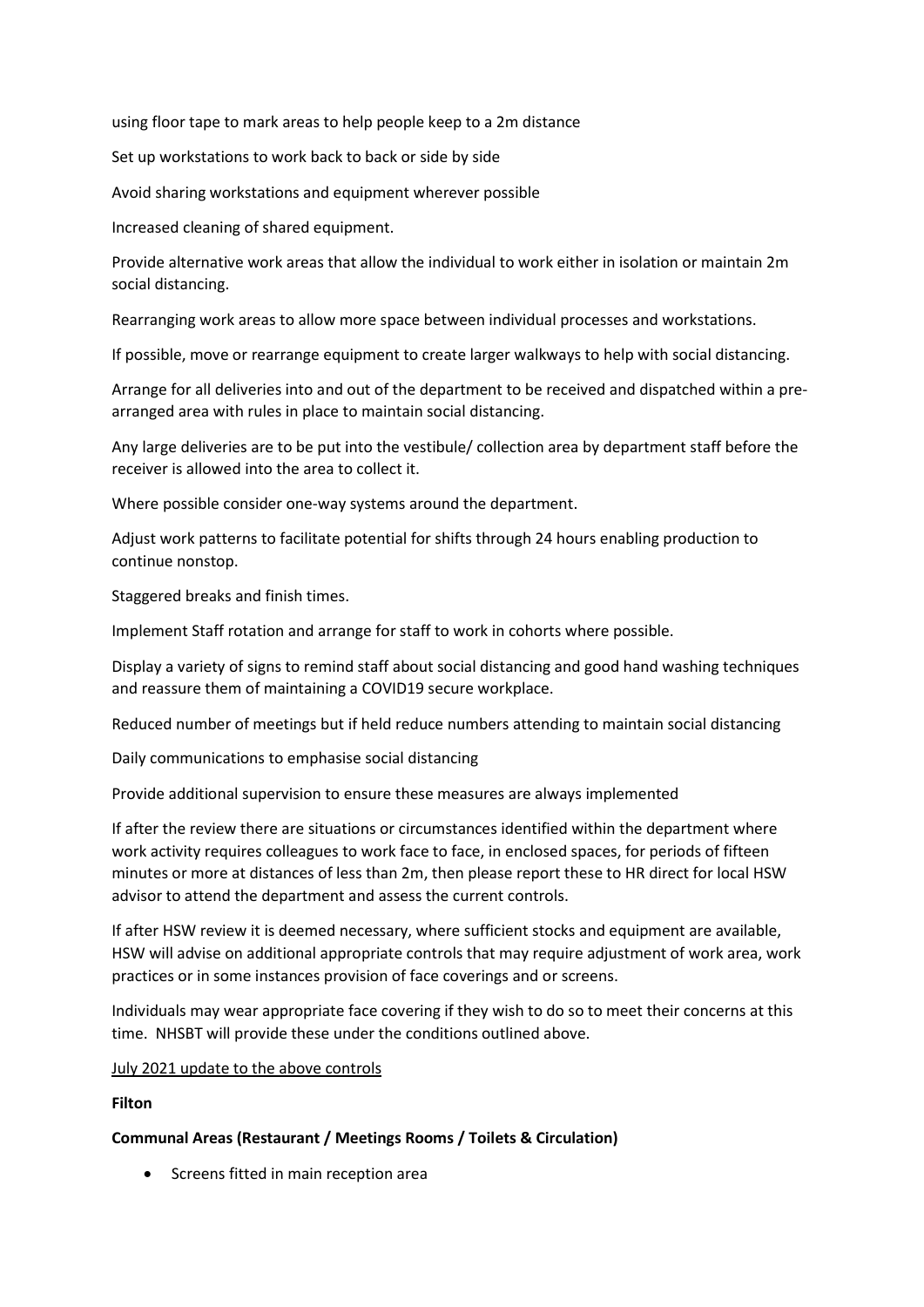- Maximum of 1 person allowed to travel in each lift (social distancing sign)
- Alcohol hand gel stations situated throughout the building.
- One-way system in the restaurant, William Harvey room used as Lunch break overflow between 12-13 hours. Seating configured to enable social distancing.
- Meeting Rooms have reduced maximum capacity. This is being controlled by Estates and Facilities through the room booking system. Signs on doors with maximum capacity.
- Social distancing signs on toilets.
- Floor signage in place stating 2 metres apart in all main areas, corridors and stairwells, continuing into laboratories / office areas as flooring permits.

## Estates and Facilities including Security 24/7, Porters 24/7. Cleaners 04:00 – 1600, Engineers 06:00 -18:00, Catering 07:00 -14:00 and Estates and Facilities staff 07:00 -17:00.

- Estates and Facilities cover all areas within the Filton centre
- Screen fitted main reception counter, catering servery till area and Goods-in. meeting room 1 and 2
- Hand sanitizers available at all entry points to the building they are also available in shared areas such as meeting room. Cleansing stations available in all meeting rooms, interview rooms and hot desk rooms.
- All staff within the Estates and facilities department can maintain social distancing
- For colleagues in centres, we have made it mandatory to wear face coverings in shared areas i.e. shared hallways, meeting rooms and open plan offices, once a colleague is working safely at a desk they may choose to take off their face covering. We will be providing sunflower lanyards for hidden disabilities for colleagues who can't wear a face mask, these will be made available through reception at Filton
- The canteen area and communal areas have been re designed to ensure social distancing can be followed in the centre.
- We have signs throughout the building including shared areas such as restaurant, toilets and meeting rooms. Floor signs provided to implement social distancing practices.
- Visitors are reminded at main reception what controls need to be followed when in the building
- A one-way system within the restaurant servery counter.
- In addition to the standard cleaning practises, cleaners carry out regular touch point cleaning during the core working hours.
- The department been issued Lateral flow tests
- The catering staff due to reduced number in the building have adjusted working hours.

## Ground floor open plan office including HR, Comms, Finance, Procurement, Business Continuity, IT any staff using this area.

- Staff in this area has been advised to work from home where possible
- Cleaning equipment is available in this area
- Reduced workstations so social distancing can be followed. Signed fitted to monitors to highlight the unavailable workstations.
- Face covering to be worn when moving about the department. Face coverings can be removed when working from a workstation.
- Staff aware of social distancing during breaks
- Signs used in the area to remind staff of Covid-19 rules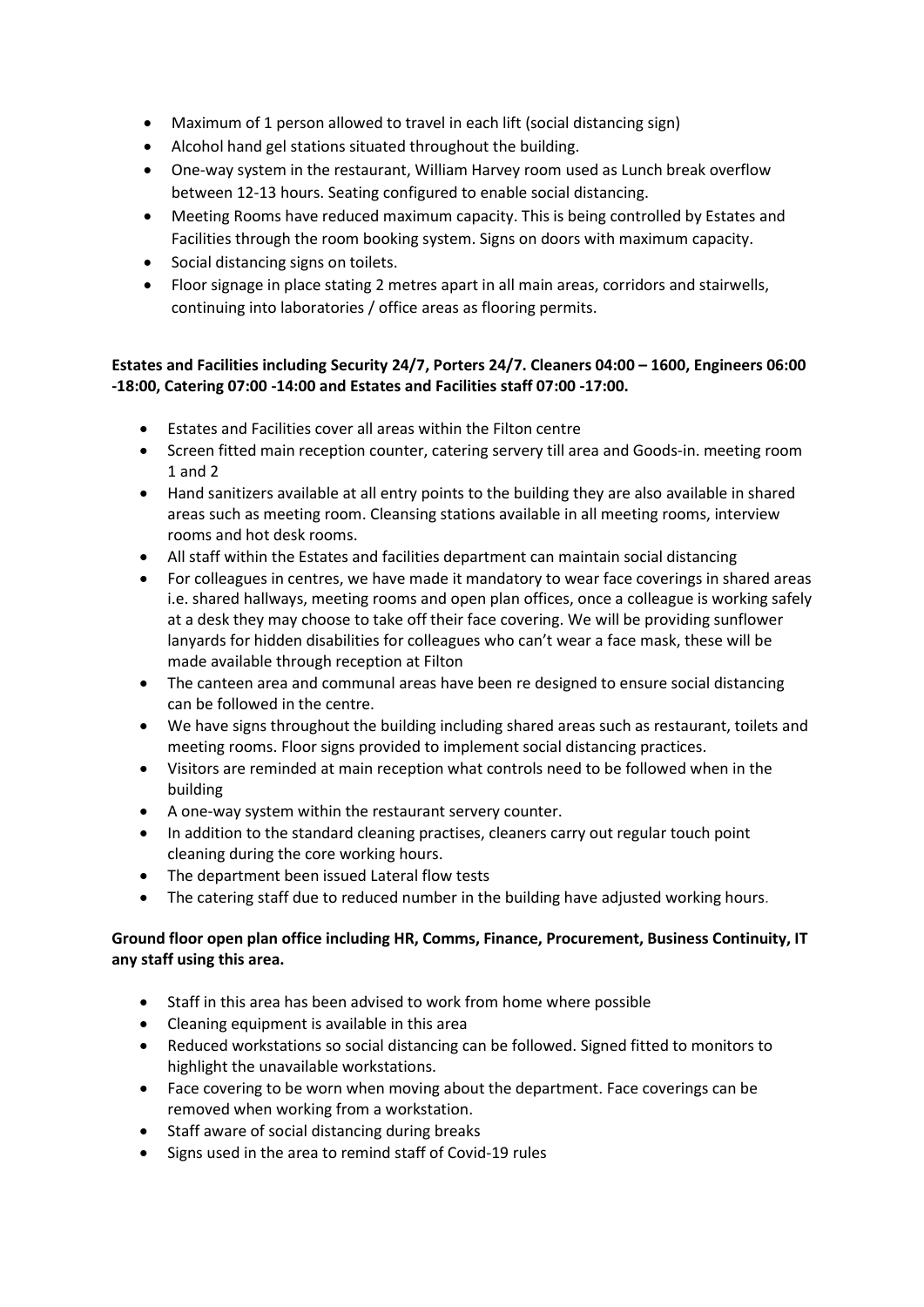- General cleaning by the cleaning staff including touch points, staff asked to clean workstation before and after use.
- Major reduction of staff working in this area since start of Pandemic.
- Screens fitted where required.

## Eye Bank

- The department consists of 2 General Laboratory Areas (1 is currently unused) and a Clean Room suite with Two rooms for Processing.
- Up to 6 people working per shift
- Yes- General Laboratory though Contronics.
- Are washing facilities and sanitiser available in department
- 80% of Operators time is completed in the Clean Room in full PPE. Desk as Suitable spaced to ensure 2m working, but All of the Eye Bank Team must wear a Type IIR mask whilst working within the Eye Bank regardless of 2m working due to the risk people moving around.
- Social distancing is maintained during breaks
- Limited to two people external at a time in the eye Bank to reduce numbers. And Sign to inform must wear a mask.
- No external visitors allowed.
- Daily cleaning procedures for the department, touch point cleaning
- The department has completed a risk assessment, this has been completed as part of the Tissue and Eye Services Risk Assessment.
- Working times have been adjusted to reduce numbers in the department, manager is working remotely as much as possible, one operator is working a later shift to reduce exposure.

## Hospital Services

- Areas of work within the department, Validation area, issue area, despatch area, irradiation room, decontamination area, 4C Walk-In cold rooms x 3, -40C Walk-In Freezers x 5 meeting rooms x 2.
- Maximum 20 per shift
- Are washing facilities and sanitiser available for staff to use.
- Can staff work 2 meters apart other than when training. Training risk assessment followed RA27070. Face coverings are being worn unless seated/stood at a fixed terminal, screens are available for training.
- Social distancing is maintained in department, other than for people who live in the same household.
- Covid workplace Signs in Secondary change, at entrance to hall, near the despatch area and on cold room doors, general signs about hygiene on visual management boards.
- We are trying not to have visitors in the Manufacturing hall unless necessary. Any visitors are briefed about the social distancing measures/control.
- Daily cleaning of all surfaces, more regular cleaning of shared touch points (meeting rooms/phones).
- The department has been issued Lateral flow tests
- Working times have been adjusted to reduce numbers in the department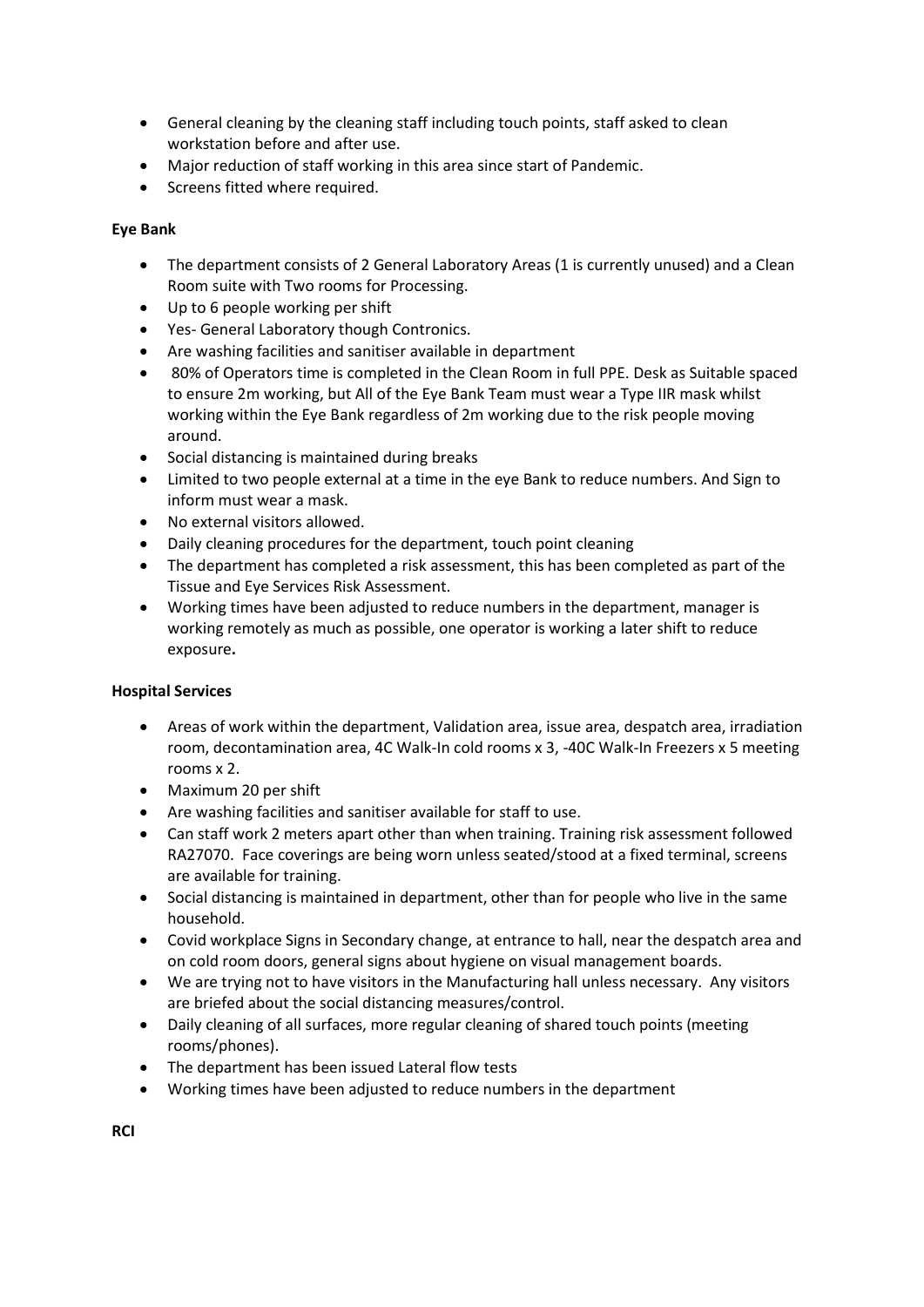- Areas of work within the department are all areas of the laboratory and office G07 for reporting activities
- Variable amount of staff working there is a maximum of 13 staff in the department at any one time
- Are washing facilities and hand sanitiser available for staff
- Staff can work 2 meters apart
- Is face covering are mandatory in the department unless staff have an individual RA to say that they are unable to wear them
- Is social distancing during breaks is encouraged and staff are reminded of this frequently
- Floor marking, sign on both entrances to remind staff of controls during Covid 19
- Visitors are not allowed on site unaccompanied. Visitor are limited to essential visitors only e.g. for equipment repair
- Extra cleaning of touch points including phones and PCs twice daily
- Lateral flow tests are available for staff however some staff (4) have declined the kits
- No change in working times as social distancing can be maintained with controls that are now in place

# Testing / Bacterial Screening

- Areas of work within the department are Sample preparation, Bacterial Screening, NAT, Primary and Secondary Grouping, Micro reference/NCI, Virology, DS2 COVID antibody testing, Quality Monitoring.
- Staff consist of Approx. 8 early (04:30), 40 -50 days and 5-6 in the evening (until 19:00). Varies depending upon the day.
- Hand washing facilities, existing lab protocols in place that make handwashing mandatory entering and exiting the lab. 3 main handwashing station in the lab.
- Can staff work 2 meters apart and if not, what controls are in place. Not always due to space constraints and work demands. Screens fitted to help with social distancing.
- Face coverings are mandatory in the department type IIR.
- Is social distancing is maintained in the canteen area.
- Covid-19 information is communicated via Face covering signs, social distancing poster, signs on each section stating max numbers of people permitted in each section, floor signs stating keep 2M distance. Handwashing signs. Sign at entrance instructing to wear face covering in department
- Visitors are actively discouraged at this time and only permitted if necessary. I have gone as far as giving virtual tours as an alternative.
- Department have a one-way system for entering and exiting the lab
- All surfaces cleaned twice a day. Communal items (e.g. phones) cleaned after each use.
- Department has been issued with Lateral Flow test kits
- Department has been visited by the Local Health and Safety advisor for visual Covid assessment
- Has working times and break times have been adjusted to limit time on-site. Some individual hours have been adjusted to accommodate personal circumstances (e.g. managing school closures).
- Screens have been fitted in the department to help with social distancing

## IBGRL consisting of PDPU, Red Cell Reference and Molecular Diagnostics

- The department consists of a mixture of labs and offices.
- Amount of Staff working per shift PDPU 4-6 / RCR 1-10 / MD- usually 4 18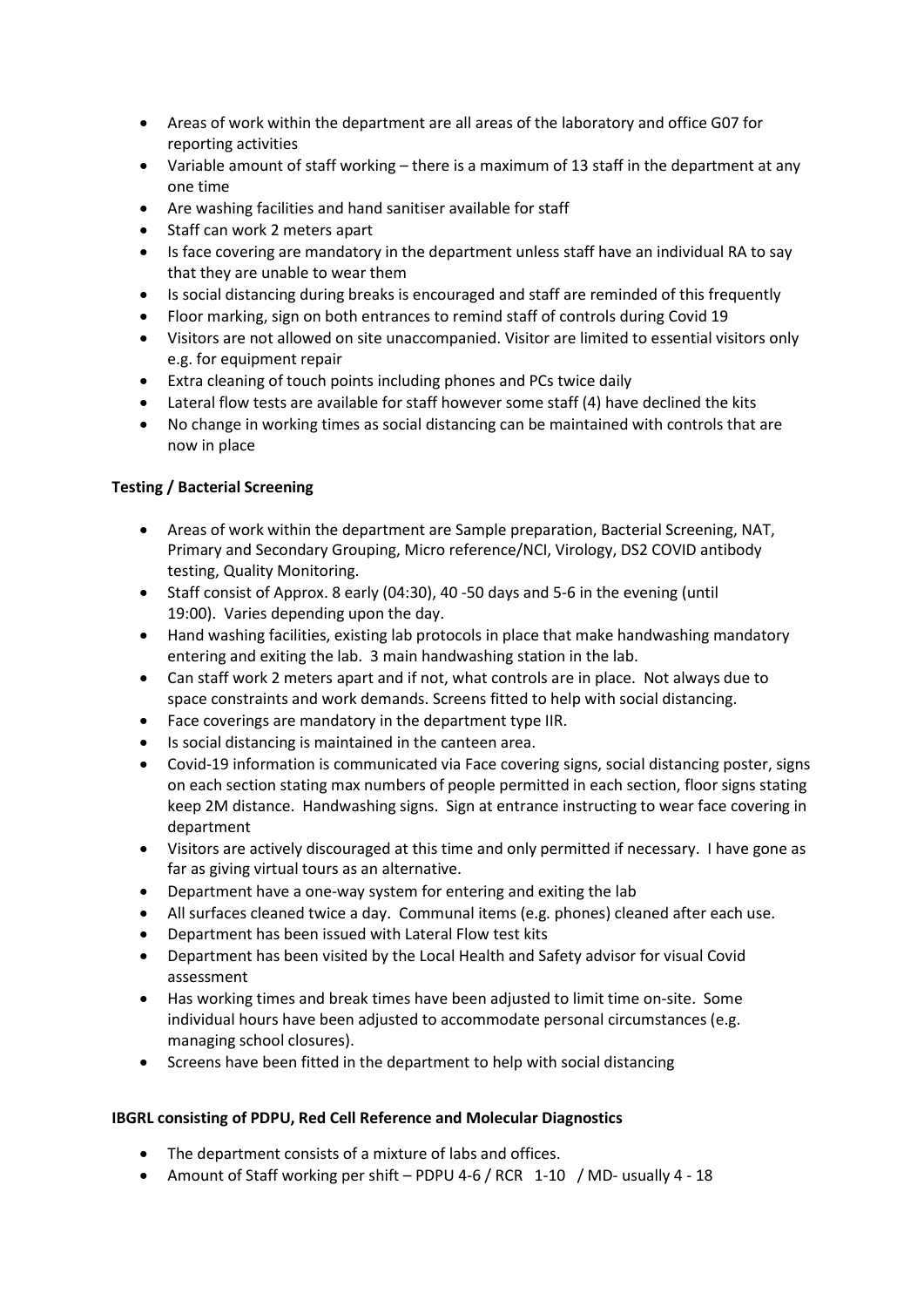- Walk-in fridge and freezer, face coverings are worn in these areas and social distancing adhered to
- Are washing facilities and hand sanitiser is available
- Social distancing is maintained except for known issues in F035 Type IIR masks are mandatory in this area and some screens have been installed
- Face covering are mandatory in IBGRL
- Is social distancing maintained during breaks, we have also asked Facilities to add social distancing demarcation and signage to the upper break out area (sofa benches)
- Signs on doors requesting that masks are required, and people should only enter if necessary
- Visitors are required to wear a mask
- The cleaner's clean door handles, staff are cleaning Perspex screens surrounding their own work areas, where these are in place, additional touch point cleaning of phones, keyboards, mice, fridge/freezer doors, shared equipment e.g. cell washers
- The department has been issued Lateral flow test
- Working times have been adjusted to reduce numbers in the department PDPU NA (some staff work from home) / RCR – NA too many staff isolating, shielding, long-term sick, working on other departments for this to be possible / MD – no.
- Screens have been fitting where required in the departments

# Cord Blood Bank

- Both CBB office and laboratory remain operational
- Staff working per shift, 2 SHTO staff work in laboratory 8-4PM. Laboratory manager and 1 rotational transplant scientist work in the office 9-5PM.
- CBB laboratory is temperature controlled. Building EMS controlled. Monitored by contronics.
- Are washing facilities, both laboratory and office have hand washing facilities. Hand sanitiser is provided, and staff are encouraged to carry personal hand sanitiser, also provided.
- Staff have been instructed to and are encouraged to practice social distancing and maximum staff numbers are controlled to enable this. When at workstations staff are more than 2m apart or separated by screens.
- Staff are encouraged to wear face coverings however face coverings are only mandatory when staff are required to work in situations where social distancing measures are not possible.
- Social distancing is maintained during breaks in accordance with facilities instruction.
- Signage is displayed in the department to remind staff and visitors of the need to social distance and wash hands.
- CBB is access controlled. Authorised staff list has been reviewed to ensure visitor access is limited to that deemed mandatory only. Floor markings are in place to ensure visitors do not approach staff unnecessarily.
- Laboratory cleaning procedures remain active and considered sufficient. Additional disinfectant wipes provided at terminals in office space. Current additional facility cleaning services performed in both laboratory and office.
- The department has been issued with Lateral flow tests and all staff in participation.
- Has the department completed a risk assessment for working during Covid 19? Yes. All actions in operation.
- Working times been adjusted to reduce numbers in the department. Staffing levels have been arranged to ensure minimum sufficient operational capacity is maintained whilst continuing to ensure social distancing measures are achievable. This equates roughly to 4 staff working on-site and 3 working remotely each day.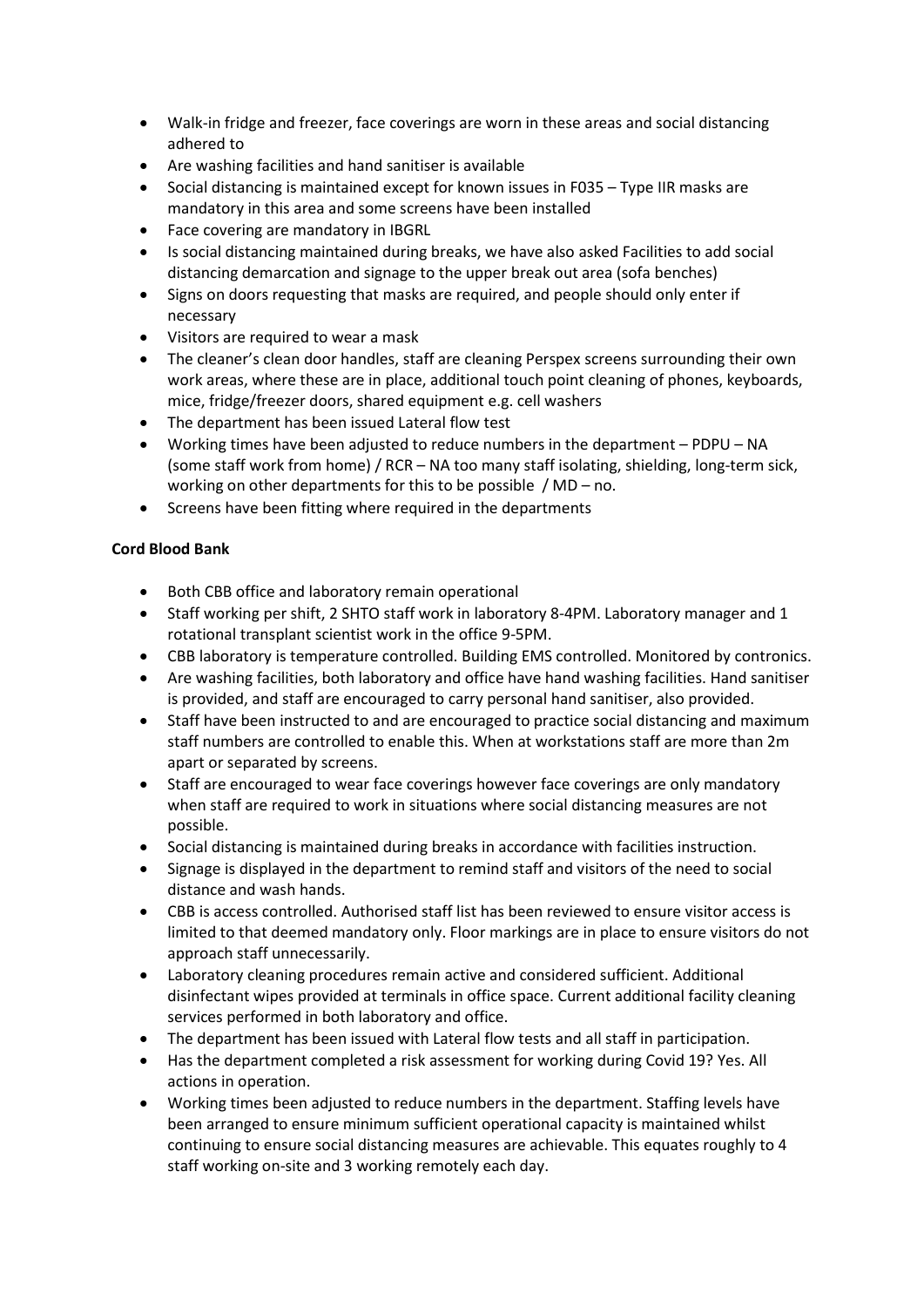- Areas of work within the department consist of 2 office areas, clean room suite, two labs areas, two stock rooms, 2 cryostores
- If fully staffed we have 16 in the department
- Hand wash sinks in the lab area Covid cleaning stations in the office.
- 2 meters social distancing is difficult to maintain. We have the fluid repellent masks available in all the department and a moveable Perspex screen.
- Is social distancing maintained during breaks. Break areas follow NHSBT policy
- Signage on the office door and doorway into the lab
- Any visitors to ensure social distancing is maintained.
- Following NHSBT policy. We conduct additional cleaning daily in line with GMP including the office area.
- Has the department has been issued Lateral flow tests
- Working from Home is supported where possible.

## Eye Retrieval, Tissue and Eye Services

- Department is moving into a new lab
- With shifts overlapping there can be up to 7 people working
- Are washing facilities and hand sanitiser available for staff
- In current office staff can work 2 meters apart in the new lab working area this will be difficult so Perspex screens to divide the desks will be fitted.
- Is face covering are mandatory in the department
- Is social distancing is adhered to during breaks Signs displayed in current working area, Desks marked not for use due to Covid-19.
- No visitors in the department
- Touch point cleaning controlled by the Estates and Facilities; Workstations cleaned every day before use
- $\bullet$

## **Transport**

- Areas of work include Transport office, drivers rest room, 8 hospitals, all team collection venues.
- Circa of 18 staff covering 24/7, varies daily
- Screen fitted in transport office.
- Washing facilities/Hand sanitiser available. Drivers issued with sanitiser and cleaning equipment for the vehicles
- Drivers can maintain 2 meters social distancing, Screen fitted in office and window used to reduce transmission
- Is face coverings to be worn in communal areas.
- Is social distancing maintained during breaks
- Signs displayed to help control the Covid-19
- Visitors must use office window and wear a mask
- Cleaning as per site rules
- The department has been issued Lateral flow tests
- Reduced staff in break out area. Drivers are allowed to wait in vehicles until required

### CBC Filton

SCI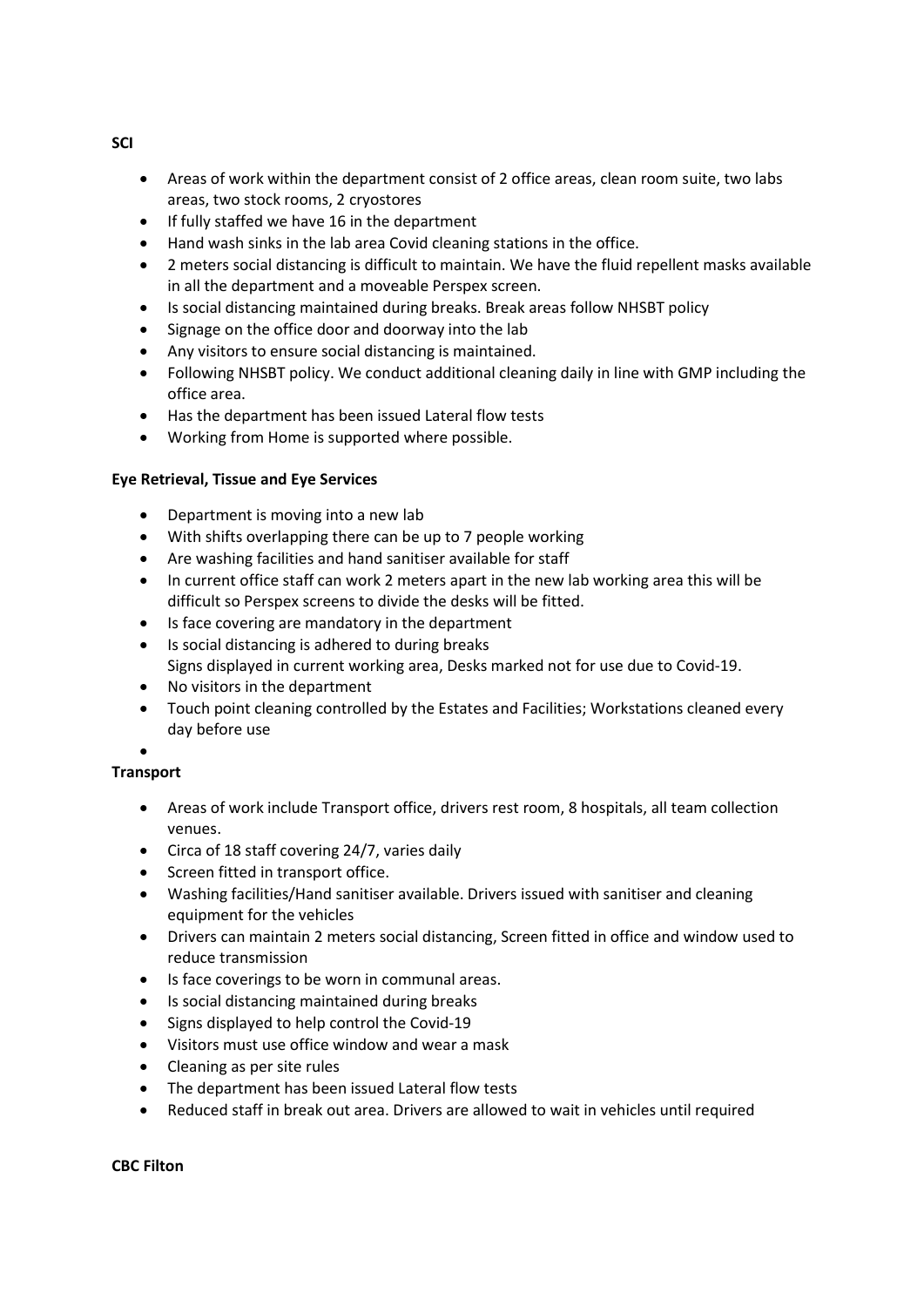- Laboratories F-051 and F-052 and shared facilities
- 7 staff working on shift
- Screens have been fitted in the department
- Washing facilities/Hand sanitiser available
- Social distancing can mostly be maintained where this is not possible screens are fitted a face masks type IIR are used.
- face covering mandatory in the department where 2m distance can't be guaranteed
- Social distancing rules are maintained during breaks
- 2m demarcations on flooring to help maintain distance
- Visitors must follow the same rules as the staff
- Cleaning procedures for the department, Bench cleaning and usual containment level 2 laboratory cleaning
- The department has been issued Lateral flow tests

## Manufacturing

- Areas of work within the department are all Manufacturing Areas Pods, Pooled Platelet Pod, Cryo Pooling pod, OHFD area, Session Receipt, Discard Area, Plasma Frost area, Walk In fridges
- Amount of Staff working per shift Day shift – up to 52 staff Evening Shift – up to 8 staff Night shift – up to 28 staff Night Shift over Sat/Sun 4 staff Sunday from  $12:30$  to  $21:00 - 1$  staff member
- The department have fixed and mobile screens
- Washing facilities and hand sanitiser available
- Social distancing can normally be achieved in the department, face masks type IIR provided and mobile screens used when appropriate- training etc.
- Face covering to be worn in the department
- Social distancing is maintained during breaks
- Signs on floor and in Secondary Change with a one-way holding system for hand washing. Other signs displayed around the Hall
- Visitors by appointments only
- One-way system only in the change area
- Cleaning procedures for the department
- Lateral flow tests have been made available.
- Has working times have been adjusted to reduce numbers in the department, Night Shift finish their shift @ 7:25 , Day shift start @ 08:00 and finish earlier if workload suits- they take their afternoon tea breaks @ 15:15 to avoid the Evening shift starting, Evening shift finishes before the NS start @ 23:30 If the workload has been completed.

## 1st Floor open plan office including Donor Records, Quality, RD, Customer Services, Clinical Support Services, Marketing and any staff using this area.

- Staff in this area has been advised to work from home where possible
- Cleaning equipment is available in this area
- Reduced workstations so social distancing can be followed. Signed fitted to monitors to highlight the unavailable workstations.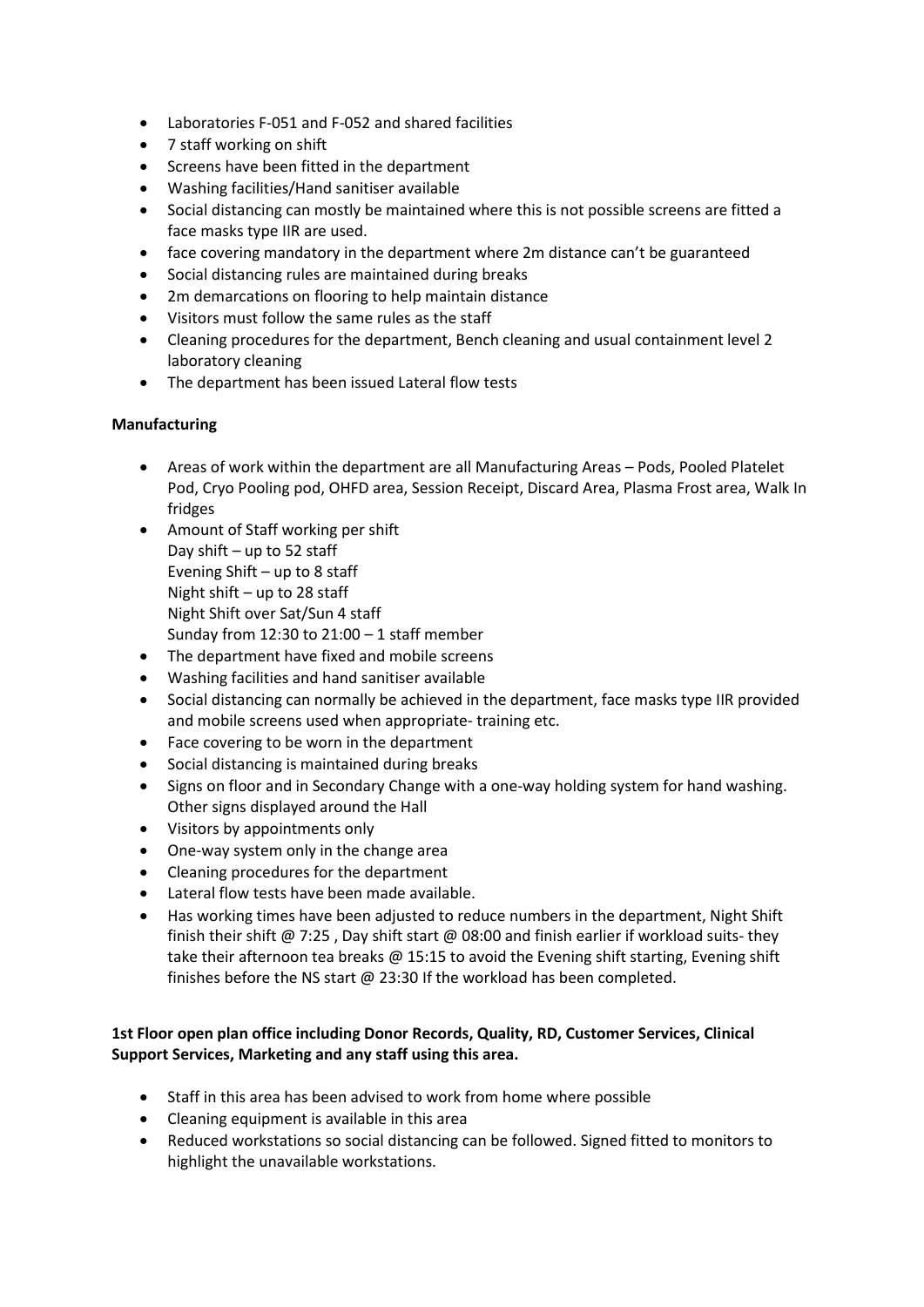- Face covering to be worn when moving about the department. Face coverings can be removed when working from a workstation.
- Staff aware of social distancing during breaks
- Signs used in the area to remind staff of Covid-19 rules
- General cleaning by the cleaning staff including touch points, staff asked to clean workstation before and after use.
- Major reduction of staff working in this area since start of Pandemic.
- Screens fitted where required.

## H&I

- The department works from areas in F032, F036 and F043.
- We have up to 27 staff working from the H&I department.
- A sink in each lab for hand washing facilities and sanitiser is distributed around the department around places where multiple people may use a workstation at different times.
- We encourage 2m apart, but this cannot happen in all circumstances due to training and help in analysis of results. We have plastic screens throughout the laboratory, but the majority still wear surgical masks. Everyone in the lab whilst working must wear surgical masks if no screen, only face coverings if entering and leaving the laboratory.
- The department is aware social distancing must be maintained during breaks.
- Signs at entrances, we did have spaces marked on the floor, but it was beginning to become a trip hazard, so we removed. We have signs on the office doors to limit to 2 people only.
- Limited visitors we only have engineers for equipment, and they wear a surgical mask.
- We encourage people starting/leaving computers/workstation to use Clinell wipes. We also have sanitiser by surgical mask stocks and have told the team if they collect a mask, they must sanitise hands first.
- The department has been issued Lateral flow tests
- Staff working from home whenever possible.

Meetings are held every 2 weeks with HR, Business Continuity, Estates and Facilities, Health, Safety and Wellbeing and the Head of Centre to discuss any Covid related issues.

## Stoke Gifford

- Office working environment. main reception area has screen at front desk.
- Reduced amount of staff on site, most staff are working from home. Hub is the only department working throughout the pandemic
- Washing facilities, sanitiser, and cleaning equipment available.
- Staff able to maintain social distancing. Screens have been fitted in the hub to help with social distancing controls.
- Face covering are worn when in the center. these can be removed when sitting at workstation and social distancing.
- Social distancing is maintained during breaks, controls in place in common room, break out areas.
- Covid-19 signage throughout the building, controls on lift, room occupancy, kitchen areas.
- Signing in book used to control staff and visitors in the building
- Cleaning increased, touch point cleaning in operation.
- Some essential staff taking Lateral Flow tests.
- Working times have been adjusted where required.
- Regular Covid-19 meetings with Head of center.